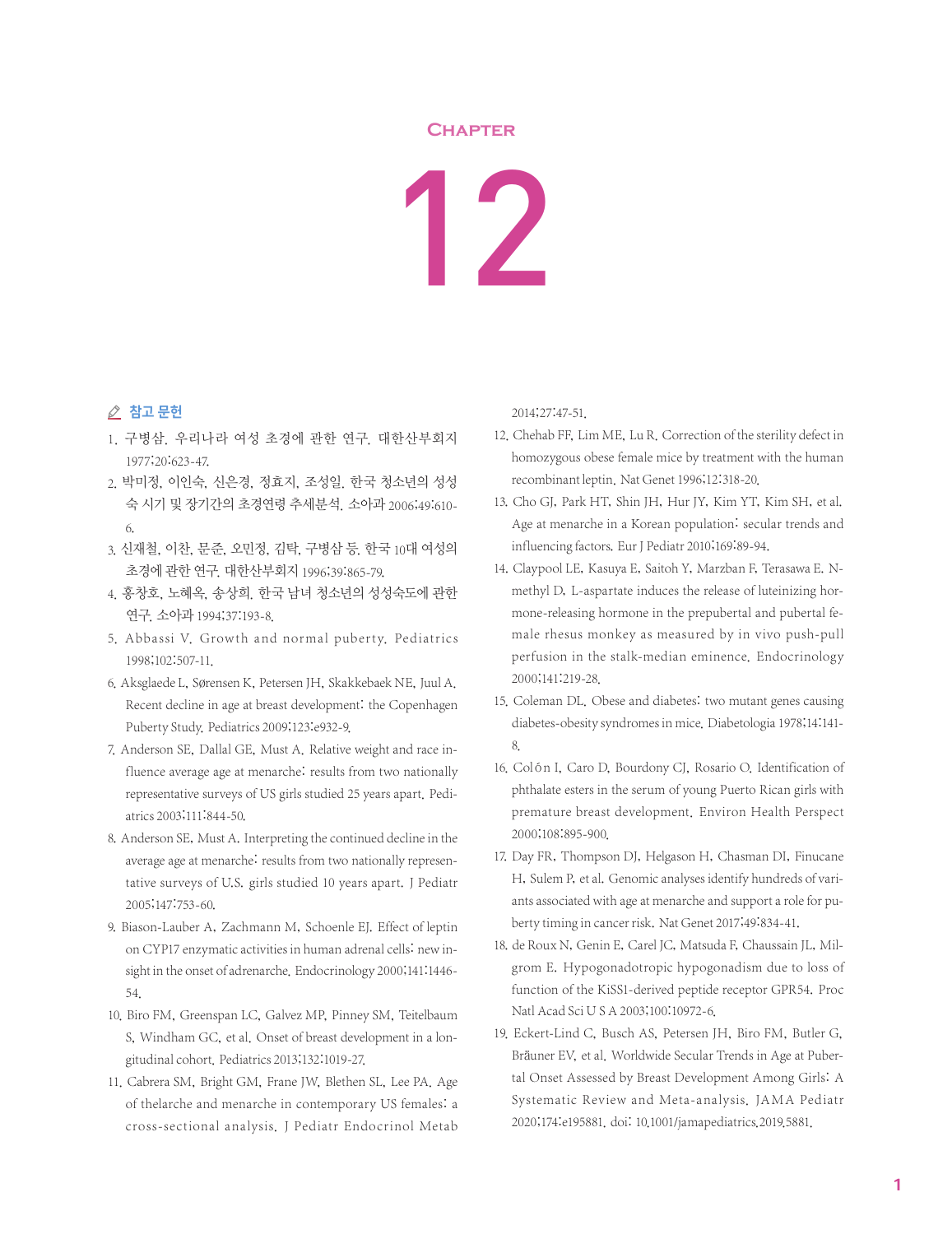- 20. Elias CF. Leptin action in pubertal development: recent advances and unanswered questions. Trends Endocrinol Metab 2012;23:9-15.
- 21. Farooqi IS, Jebb SA, Langmack G, Lawrence E, Cheetham CH, Prentice AM, et al. Effects of recombinant leptin therapy in a child with congenital leptin deficiency. N Engl J Med 1999; 341:879-84.
- 22. Foster TA, Voors AW, Webber LS, Frerichs RR, Berenson GS. Anthropometric and maturation measurements of children, ages 5 to 14 years, in a biracial community-the Bogalusa Heart Study. Am J Clin Nutr 1977;30:582-91.
- 23. Freedman DS, Khan LK, Serdula MK, Dietz WH, Srinivasan SR, Berenson GS. Relation of age at menarche to race, time period, and anthropometric dimensions: the Bogalusa Heart Study. Pediatrics 2002;110:e43.
- 24. Frisch RE, Revelle R. Height and weight at menarche and a hypothesis of critical body weights and adolescent events. Science 1970;169:397-9.
- 25. Frisch RE, Wyshak G, Vincent L. Delayed menarche and amenorrhea in ballet dancers. N Engl J Med 1980;303:17-9.
- 26. Frisch RE. Body fat, menarche, fitness and fertility. Hum Reprod 1987;2:521-33.
- 27. Frisch RE, Gotz-Welbergen AV, McArthur JW, Albright T, Witschi J, Bullen B, et al. Delayed menarche and amenorrhea of college athletes in relation to age of onset of training. JAMA 1981;246:1559-63.
- 28. Gilsanz V, Roe TF, Mora S, Costin G, Goodman WG. Changes in vertebral bone density in black girls and white girls during childhood and puberty. N Engl J Med 1991;325:1597- 600.
- 29. Guercio G, Rivarola MA, Chaler E, Maceiras M, Belgorosky A. Relationship between the growth hormone/insulin-like growth factor-I axis, insulin sensitivity, and adrenal androgens in normal prepubertal and pubertal girls. J Clin Endocrinol Metab 2003;88:1389-93.
- 30. Harlan WR, Harlan EA, Grillo GP. Secondary sex characteristics of girls 12 to 17 years of age: the U.S. Health Examination Survey. J Pediatr 1980;96:1074-8.
- 31. He C, Kraft P, Chen C, Buring JE, Paré G, Hankinson SE, et al. Genome-wide association studies identify loci associated with age at menarche and age at natural menopause. Nat Genet 2009;41:724-8.
- 32. Herman-Giddens ME, Slora EJ, Wasserman RC, Bourdony CJ, Bhapkar MV, Koch GG, et al. Secondary sexual characteristics and menses in young girls seen in office practice: a study from the Pediatric Research in Office Settings network. Pediatrics 1997;99:505-12.
- 33. Hwang JY, Shin C, Frongillo EA, Shin KR, Jo I. Secular trends in age at menarche for South Korean women born between 1920 to 1986: the Ansan Study. Ann Hum Biol 2003;30:434-42.
- 34. Kaynard AH, Pau KY, Hess DL, Spies HG. Third-ventricular infusion of neuropeptide Y suppresses luteinizing hormone secretion in ovariectomized rhesus macaques. Endocrinology 1990;127:2437-44.
- 35. Lee JM, Appugliese D, Kaciroti N, Corwyn RF, Bradley RH, Lumeng JC. Weight status in young girls and the onset of puberty. Pediatrics 2007;119:e624-30.
- 36. Lee MH, Kim SH, Oh M, Lee KW, Park MJ. Age at menarche in Korean adolescents: trends and influencing factors. Reprod Health 2016;13:121-7.
- 37. Lehman MN, Coolen LM, Goodman RL: Minireview: kisspeptin/neurokinin B/dynorphin (KNDy) cells of the arcuate nucleus: a central node in the control of gonadotropin-releasing hormone secretion. Endocrinology 2010;151:3479-89.
- 38. Ma HM, Du ML, Luo XP, Chen SK, Liu L, Chen RM, et al. Onset of breast and pubic hair development and menses in urban chinese girls. Pediatrics 2009;124:e269-77.
- 39. Marshall WA, Tanner JM. Variations in pattern of pubertal changes in girls. Arch Dis Child 1969;44:291-303.
- 40. Matkovic V, Ilich JZ, Skugor M, Badenhop NE, Goel P, Clairmont A, et al. Leptin is inversely related to age at menarche in human females. J Clin Endocrinol Metab 1997;82:3239-45.
- 41. McKay HA, Bailey DA, Mirwald RL, Davison KS, Faulkner RA. Peak bone mineral accrual and age at menarche in adolescent girls: a 6-year longitudinal study. J Pediatr 1998;133:682-7.
- 42. Mitsushima D, Hei DL, Terasawa E. Gamma-Aminobutyric acid is an inhibitory neurotransmitter restricting the release of luteinizing hormone-releasing hormone before the onset of puberty. Proc Natl Acad Sci U S A 1994;91:395-9.
- 43. Nicolson AB, Hanley C. Indices of physiological maturity: derivation and interrelationships. Child Dev 1953;24:3-38.
- 44. Ong KK, Elks CE, Li S, Zhao JH, Luan J, Andersen LB, et al. Genetic variation in LIN28B is associated with the timing of puberty. Nat Genet 2009;41:729-33.
- 45. Palmert MR, Boepple PA. Variation in the timing of puberty: clinical spectrum and genetic investigation. J Clin Endocrinol Metab 2001;86:2364-8.
- 46. Parent A-S, Teilmann G, Juul A, Skakkebaek NE, Toppari J, Bourguignon J-P. The timing of normal puberty and the age limits of sexual precocity: variations around the world, secular trends, and changes after migration. Endocr Rev 2003;24:668- 93.